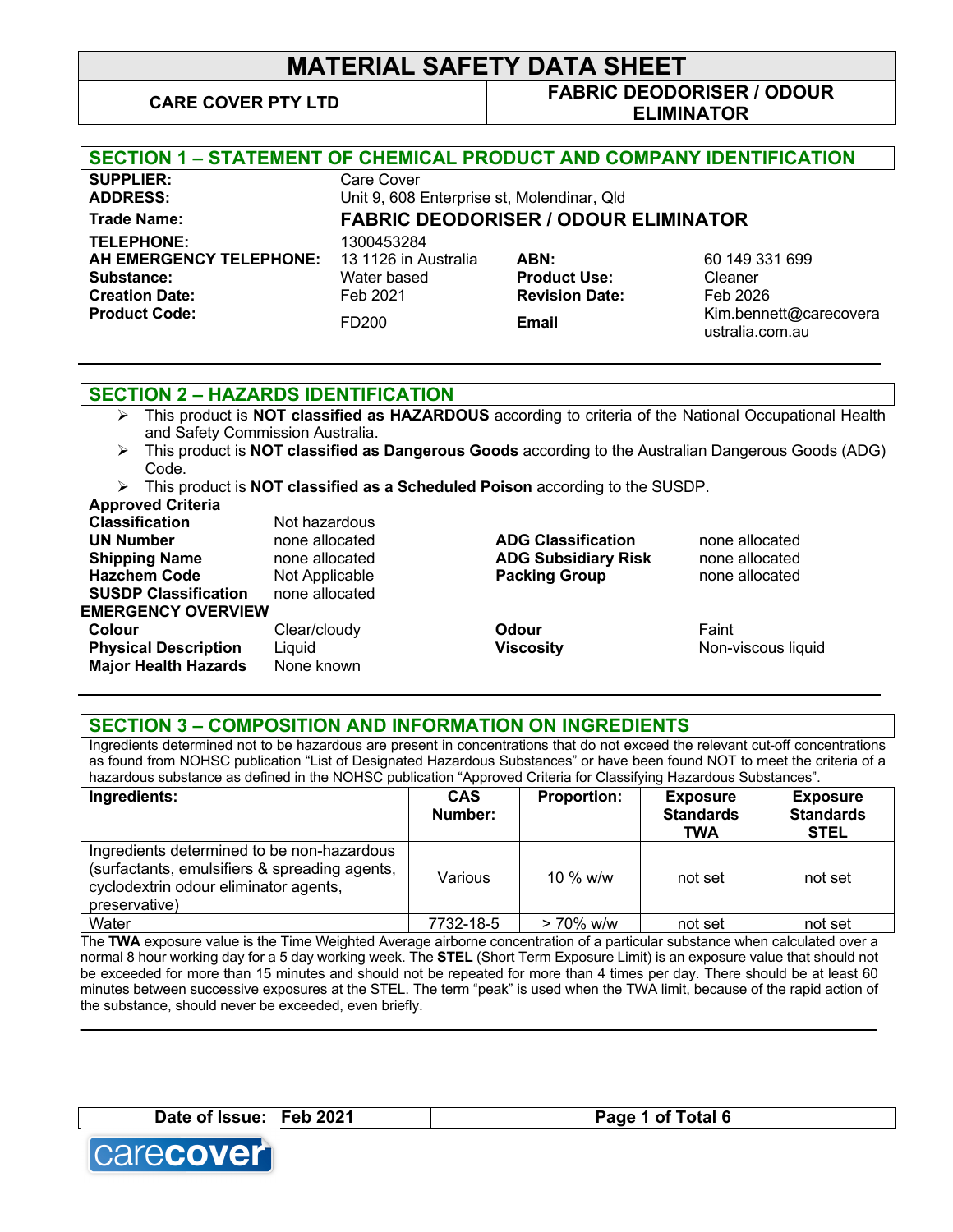**CARE COVER PTY LTD FABRIC DEODORISER / ODOUR ELIMINATOR**

### **SECTION 4 – FIRST AID MEASURES**

| <b>Scheduled Poisons</b>                       | Risk Phrases: R 22 - Poisons Information Centre in each Australian State capital city or in<br>Christchurch, New Zealand can provide additional assistance for scheduled poisons.<br>(Phone Australia 131126 or New Zealand 03 474 7000). |
|------------------------------------------------|-------------------------------------------------------------------------------------------------------------------------------------------------------------------------------------------------------------------------------------------|
| <b>First Aid Facilities</b>                    | Normal washroom facilities.                                                                                                                                                                                                               |
| <b>Skin contact</b>                            | Wash skin with soap and plenty of water. Remove contaminated clothing and wash before<br>wearing again.                                                                                                                                   |
| Eye contact                                    | Immediately irrigate with water for at least 20 minutes. Eyelids to be held open. Seek<br>medical advice (e.g. ophthalmologist) if any irritation persists.                                                                               |
| Ingestion                                      | If swallowed contact a doctor or Poisons Information Centre immediately.                                                                                                                                                                  |
| <b>Inhalation</b>                              | Remove victim to fresh air away from exposure.                                                                                                                                                                                            |
| <b>Advice to Doctor</b>                        | Treat symptomatically. All treatments should be based on observed signs and symptoms<br>of distress of the patient.                                                                                                                       |
| <b>Aggravated Medical</b><br><b>Conditions</b> | None known.                                                                                                                                                                                                                               |

| <b>SECTION 5 - FIRE FIGHTING MEASURES</b> |                                                                                                                                                                                            |  |
|-------------------------------------------|--------------------------------------------------------------------------------------------------------------------------------------------------------------------------------------------|--|
| <b>Fire and Explosion</b>                 |                                                                                                                                                                                            |  |
| <b>Hazards</b>                            | Closed containers may build up pressure at elevated temperatures. If possible,<br>containers should be cooled with a water spray.                                                          |  |
| <b>Extinguishing Media</b>                | CO <sub>2</sub> Foam, Dry Chemical applied according to manufacturers techniques. Please Note:<br>Water Jet is an UNSUITABLE EXTINGUISHING MEDIA.                                          |  |
| <b>Fire Fighting</b>                      | Cool with water spray. Fire fighters to wear self-contained breathing apparatus if risk of<br>exposure to products of combustion or decomposition. Evacuate area - move upwind of<br>fire. |  |
| <b>Flash Point</b>                        | $>70$ °C                                                                                                                                                                                   |  |

## **SECTION 6 – ACCIDENTAL RELEASE MEASURES**

**Occupational Release** Minor Spills: Cover with a non-combustible material and remove to an approved disposal container wash area with soap and water. In the event of a major spill, avoid sources of ignition, prevent spillage from entering drains or water courses. For large spills, or tank rupture, avoid inhalation of vapours, if in a confined area use appropriate approved respiratory protection equipment may be necessary, stop leak if safe to do so. Clean up personnel should wear appropriate protective equipment including breathing apparatus as in section 8 below to prevent skin and eye contamination. Waste Disposal: Absorb spill with inert material and place into a chemical waste container, wash area down with soap and excess water. If contamination of sewers or waterways has occurred advise the local emergency services. In the event of a large spillage, confer with your pertinent disposal regulations – local, state or federal and comply. Notify the local environment protection authority or emergency services.

## **SECTION 7 – HANDLING AND STORAGE**

Handling **Avoid contact with incompatible materials.** When handling, DO NOT eat, drink or smoke. Keep containers closed. Avoid physical damage to containers. As with any chemical product, wash hands with water after handling.



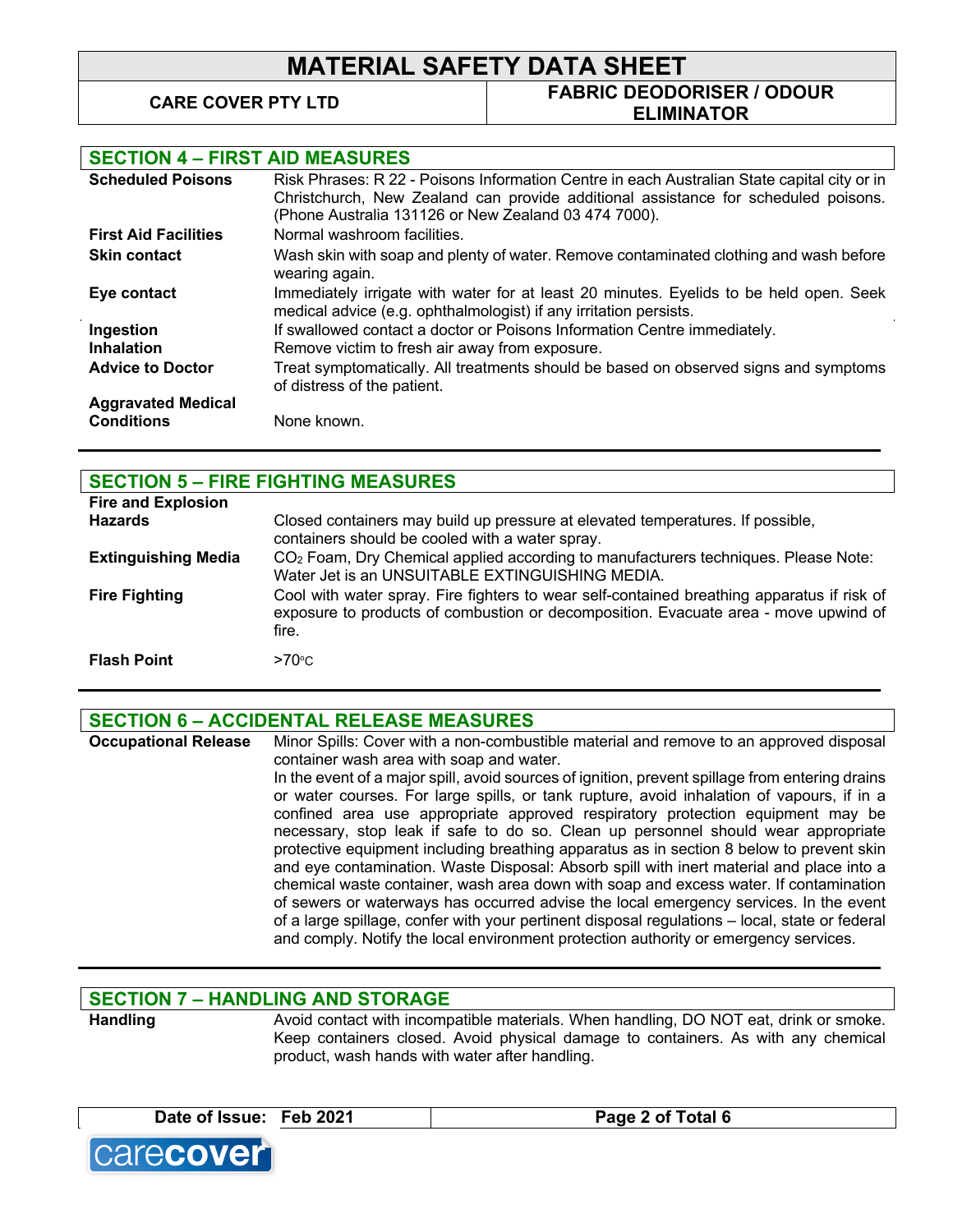# **MATERIAL SAFETY DATA SHEET CARE COVER PTY LTD FABRIC DEODORISER / ODOUR**

**ELIMINATOR**

**Storage** Store in a cool, dry, place with good ventilation. Avoid storing in aluminum and light alloy containers. Store away from incompatible materials (Section 10). Keep containers closed.

#### **SECTION 8 – EXPOSURE CONTROLS AND PERSONAL PROTECTION Exposure Limits** National Occupational Exposure Limits, as published by National Occupational Health & Safety Commission: **Time-weighted Average (TWA):** None established for specific product. See **SECTION 3** for Exposure Limits of individual ingredients. **Short Term Exposure Limit (STEL):** None established for specific product. See **SECTION 3** for Exposure Limits of individual ingredients. **Biological Limit Value** None established for product. **Engineering Controls** Provide adequate ventilation utilizing a mechanical exhaust fan **Personal Protective Equipment** Use good occupational work practice. The use of protective clothing and equipment depends upon the degree and nature of exposure, in well ventilated areas protection is not normally required. Final choice of appropriate protection will vary according to individual circumstances i.e. methods of handling or engineering controls and according to risk assessments undertaken. The following protective equipment should be available; **Eye Protection** Generally not required to handle the product as per label directions. The use of safety glasses with side shield protection, goggles or face shield is recommended to handle in quantity, cleaning up spills, decanting, etc. Contact lenses pose a special hazard ; soft lenses may absorb irritants and all lenses concentrate them. **Skin Protection** Generally not required to handle the product as per label directions. Avoid contact with skin and eyes. Avoid ingestion. Overalls, work boots and chemical resistant elbow length gloves (as per AS/NZS 2161, or as recommended by supplier) are recommended for handling the concentrated product in quantity, cleaning up spills, decanting, etc. **Protective Material Types** Material suitable for detergent contact – Butyl rubber, Natural Latex, Neoprene, PVC, and Nitrile. **Respirator** Generally not required to handle the product as per label directions. Best to have on hand in case of accidental release.

# **SECTION 9 – PHYSICAL AND CHEMICAL PROPERTIES**

**Volatile Organic Compounds (VOC)** Not available

**Odour Little to no odour Specific Gravity** Available upon request **Boiling Point Not available <b>Freezing Point** Approximately 0 °C **Vapour Pressure** Not available **Vapour Density (AIR = 1)** Heavier **Flash Point Flammable Limits** Not applicable **Water Solubility** Soluble in water **pH pH** Not available **Coefficient of Water/Oil Distribution** Not available **Viscosity** Not available **Odour Threshold** Not available **Evaporation Rate Not available <b>Per Cent Volatile Not available Reserve Algebra** 

**Physical State Not available <b>Colour Colour** Colour Clear to cloudy translucent liquid

**Date of Issue:** Feb 2021 **Page 3 of Total 6** 

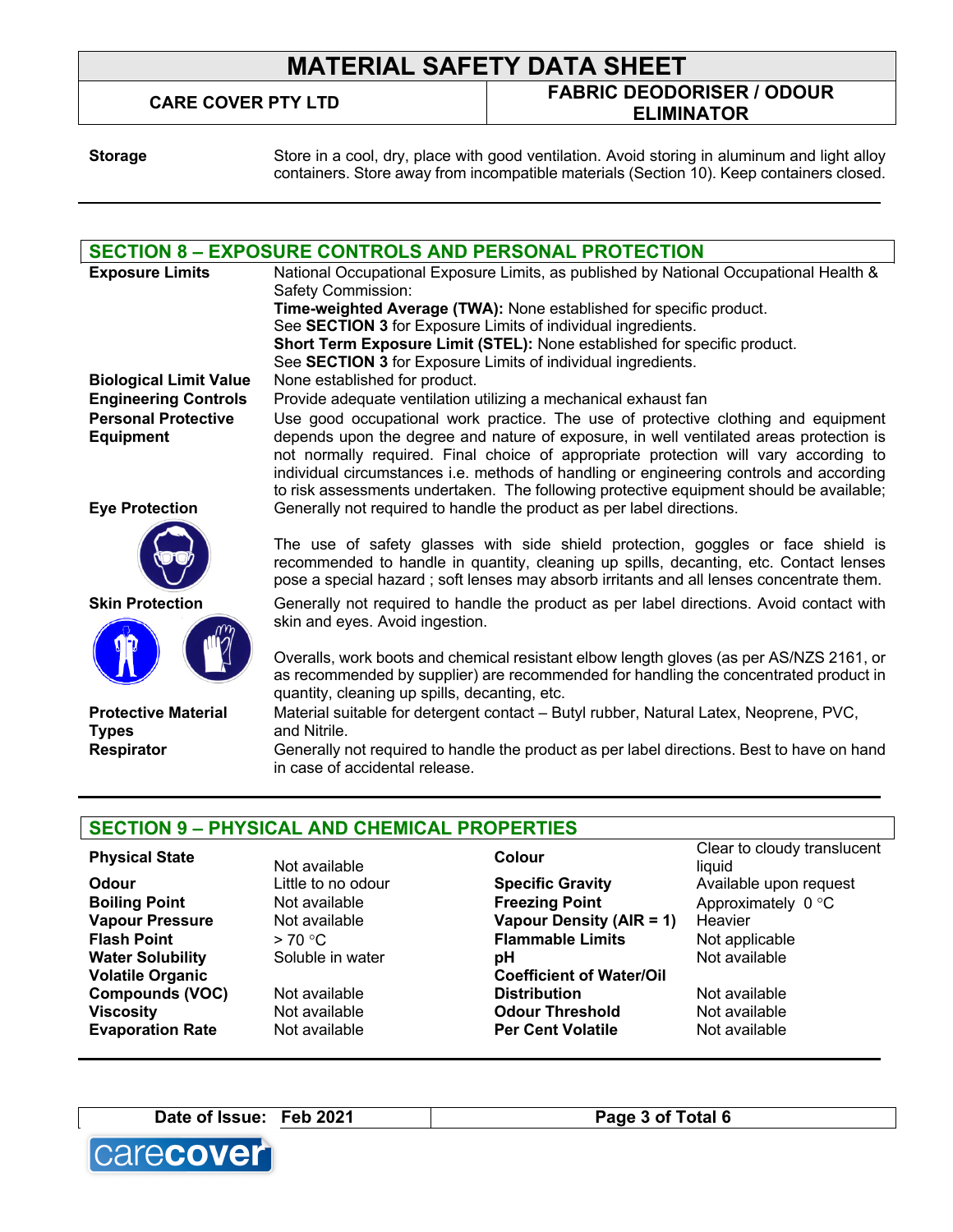# **CARE COVER PTY LTD FABRIC DEODORISER / ODOUR ELIMINATOR**

# **SECTION 10 – STABILITY AND REACTIVITY**

| <b>Chemical Stability</b>  | Stable under normal handling conditions, avoid heat, sparks and open flames        |
|----------------------------|------------------------------------------------------------------------------------|
| <b>Conditions to Avoid</b> | None known.                                                                        |
| Incompatible Materials     | Avoid contact with strong acids and bases                                          |
| Hazardous                  | Product can decompose on combustion to form Carbon Monoxide and/or Carbon Dioxide. |
| <b>Decomposition</b>       |                                                                                    |
| <b>Hazardous</b>           | Will not occur under normal conditions of use.                                     |
| Polymerisation             |                                                                                    |

 $\_$  , and the state of the state of the state of the state of the state of the state of the state of the state of the state of the state of the state of the state of the state of the state of the state of the state of the

| <b>SECTION 11 - TOXICOLOGICAL INFORMATION</b>                                                             |                                                                                                                                     |  |  |
|-----------------------------------------------------------------------------------------------------------|-------------------------------------------------------------------------------------------------------------------------------------|--|--|
| PRODUCT MIXTURE INFORMATION                                                                               |                                                                                                                                     |  |  |
| <b>Local Effects</b>                                                                                      | None known.                                                                                                                         |  |  |
| <b>Target Organs</b>                                                                                      | None known.                                                                                                                         |  |  |
| POTENTIAL HEALTH EFFECTS                                                                                  |                                                                                                                                     |  |  |
| Ingestion                                                                                                 |                                                                                                                                     |  |  |
| short term exposure                                                                                       | Harmful if swallowed. May result in gastrointestinal disorders including nausea and<br>vomiting.                                    |  |  |
| long term exposure<br><b>Skin contact</b>                                                                 | No information available.                                                                                                           |  |  |
| short term exposure                                                                                       | May cause skin irritation.                                                                                                          |  |  |
| long term exposure                                                                                        | Prolonged and repeated skin contact with undiluted solutions may induce eczematoid<br>dermatitis.                                   |  |  |
| Eye contact                                                                                               |                                                                                                                                     |  |  |
| short term exposure                                                                                       | Eye contact may cause mild stinging, blurring, tearing.                                                                             |  |  |
| long term exposure                                                                                        | No information available.                                                                                                           |  |  |
| <b>Inhalation</b>                                                                                         |                                                                                                                                     |  |  |
| short term exposure                                                                                       | Not an inhalation hazard.                                                                                                           |  |  |
| long term exposure                                                                                        | Prolonged exposure may cause respiratory tract irritation.                                                                          |  |  |
| <b>Carcinogen Status</b>                                                                                  |                                                                                                                                     |  |  |
| <b>NOHSC</b><br><b>NTP</b>                                                                                | No significant ingredient is classified as carcinogenic by NOHSC.                                                                   |  |  |
| <b>IARC</b>                                                                                               | No significant ingredient is classified as carcinogenic by NTP.<br>No significant ingredient is classified as carcinogenic by IARC. |  |  |
| <b>Medical conditions</b>                                                                                 |                                                                                                                                     |  |  |
| aggravated by exposure                                                                                    | No information available.                                                                                                           |  |  |
| <b>CLASSIFICATION OF INDIVIDUAL INGREDIENTS</b>                                                           |                                                                                                                                     |  |  |
| NOTE : This information relates to each individual ingredient, when evaluated as pure undiluted chemical. |                                                                                                                                     |  |  |
| See SECTION 3 for actual proportions of ingredients present in this product.                              |                                                                                                                                     |  |  |
| R-Phrases.<br>Ingredients                                                                                 |                                                                                                                                     |  |  |
| Non hazardous ingredients 100%                                                                            | R <sub>22</sub>                                                                                                                     |  |  |

| <b>SECTION 12 - ECOLOGICAL INFORMATION</b> |                                      |  |
|--------------------------------------------|--------------------------------------|--|
| <b>Fish toxicity</b>                       | None available for specific product. |  |
| <b>Algae toxicity</b>                      | None available for specific product. |  |
| <b>Invertebrates toxicity</b>              | None available for specific product  |  |
| <b>Toxicity to Bacteria</b>                | None available.                      |  |
| <b>OECD Biological</b>                     |                                      |  |
| degradation                                | None available for specific product. |  |

| Date of Issue: Feb 2021 | Page 4 of Total 6 |
|-------------------------|-------------------|

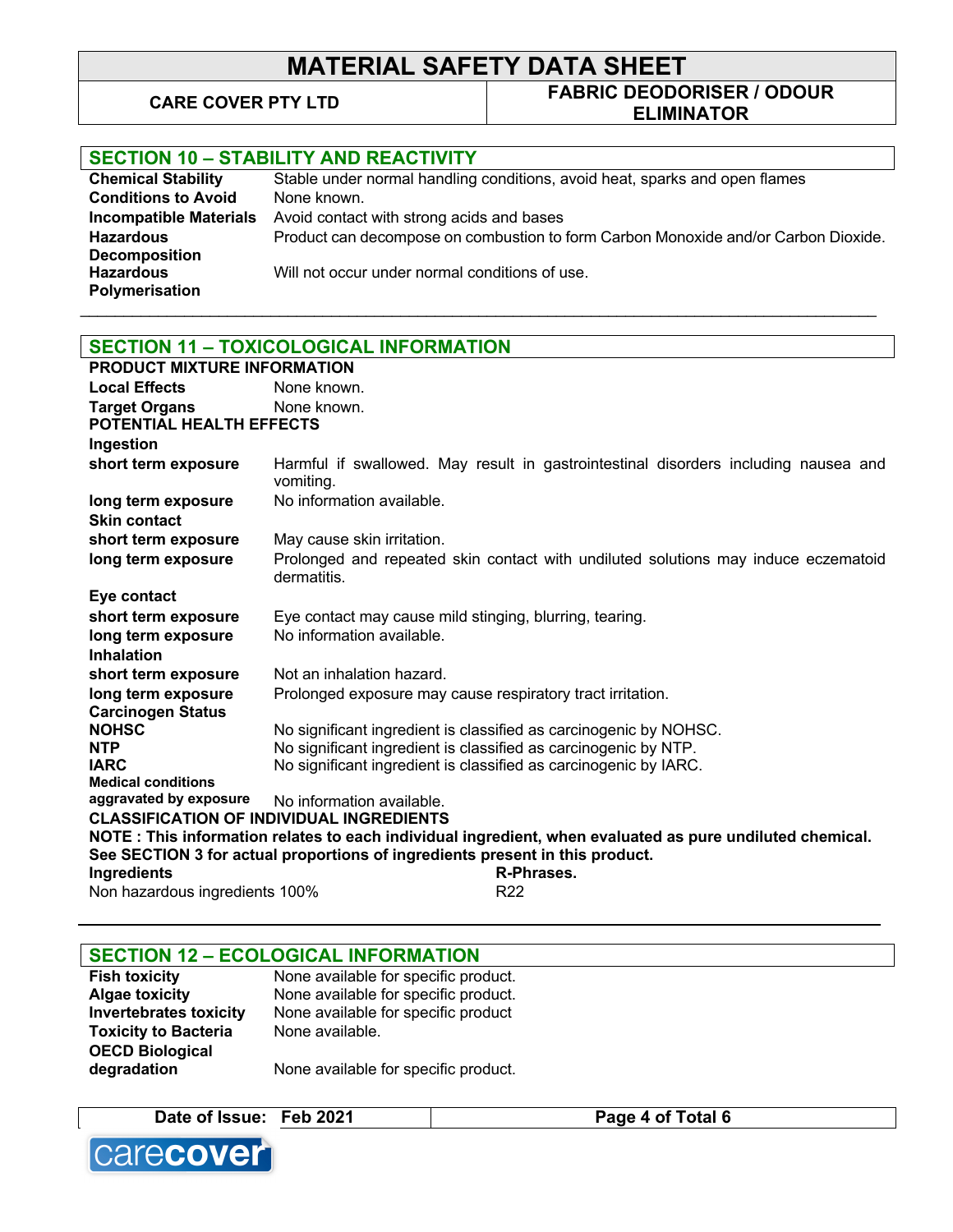**CARE COVER PTY LTD FABRIC DEODORISER / ODOUR ELIMINATOR**

**General** Apply this product only as specified on the label. Product miscible in all proportions with water. AS WITH ANY CHEMICAL PRODUCT, DO NOT DISCHARGE LARGE QUANTITIES INTO DRAINS, WATERWAYS, SEWER OR ENVIRONMENT. Inform local authorities if this occurs.

## **SECTION 13 – DISPOSAL CONSIDERATIONS**

**Disposal**

Confer with your pertinent disposal regulations – local, state or federal and comply. The small quantities contained in wash solutions (when used as directed) can generally be handled by conventional sewage systems, septics, and grey water systems. To dispose of quantities of undiluted product, refer to State Land Waste Management Authority. Transfer product residues to a labelled, sealed container for disposal or recovery. Waste disposal must be by an accredited contractor. As with any chemical, do not put down the drain in quantity. There is no data available for any special cautions for landfill or incineration.

### **SECTION 14 – TRANSPORT INFORMATION**

**Segregation** none allocated

**UN Number** none allocated **ADG Classification** none allocated **Shipping Name** none allocated **ADG Subsidiary Risk** none allocated **Hazchem Code none allocated Packing Group** 0 **Packaging Method** none allocated **Special Provisions** none allocated

### **SECTION 15 – REGULATORY INFORMATION**

**Labeling Details HAZARD** Not hazardous **RISK PHRASES** R22 Harmful if swallowed **SAFETY PHRASES** S24/25 Avoid contact with eyes and skin **SUSDP** None allocated **ADG Code None allocated**<br> **AICS All ingredients r** All ingredients present on AICS.

## **SECTION 16 – OTHER INFORMATION**

| Standard for the Uniform Scheduling of Drugs and Poisons.                                         |
|---------------------------------------------------------------------------------------------------|
| Australian Code for the Transport of Dangerous Goods by Road and Rail.                            |
| Chemical Abstracts Service Registry Number.                                                       |
| United Nations Number.                                                                            |
| Risk Phrases.                                                                                     |
| An emergency action code of numbers and letters which gives information to emergency<br>services. |
| National Occupational Health and Safety Commission.                                               |
| National Toxicology Program (USA).                                                                |
| International Agency for Research on Cancer.                                                      |
| Australian Inventory of Chemical Substances.                                                      |
| <b>Time Weighted Average</b>                                                                      |
|                                                                                                   |



**Date of Issue: Feb 2021 Page 5 of Total 6**